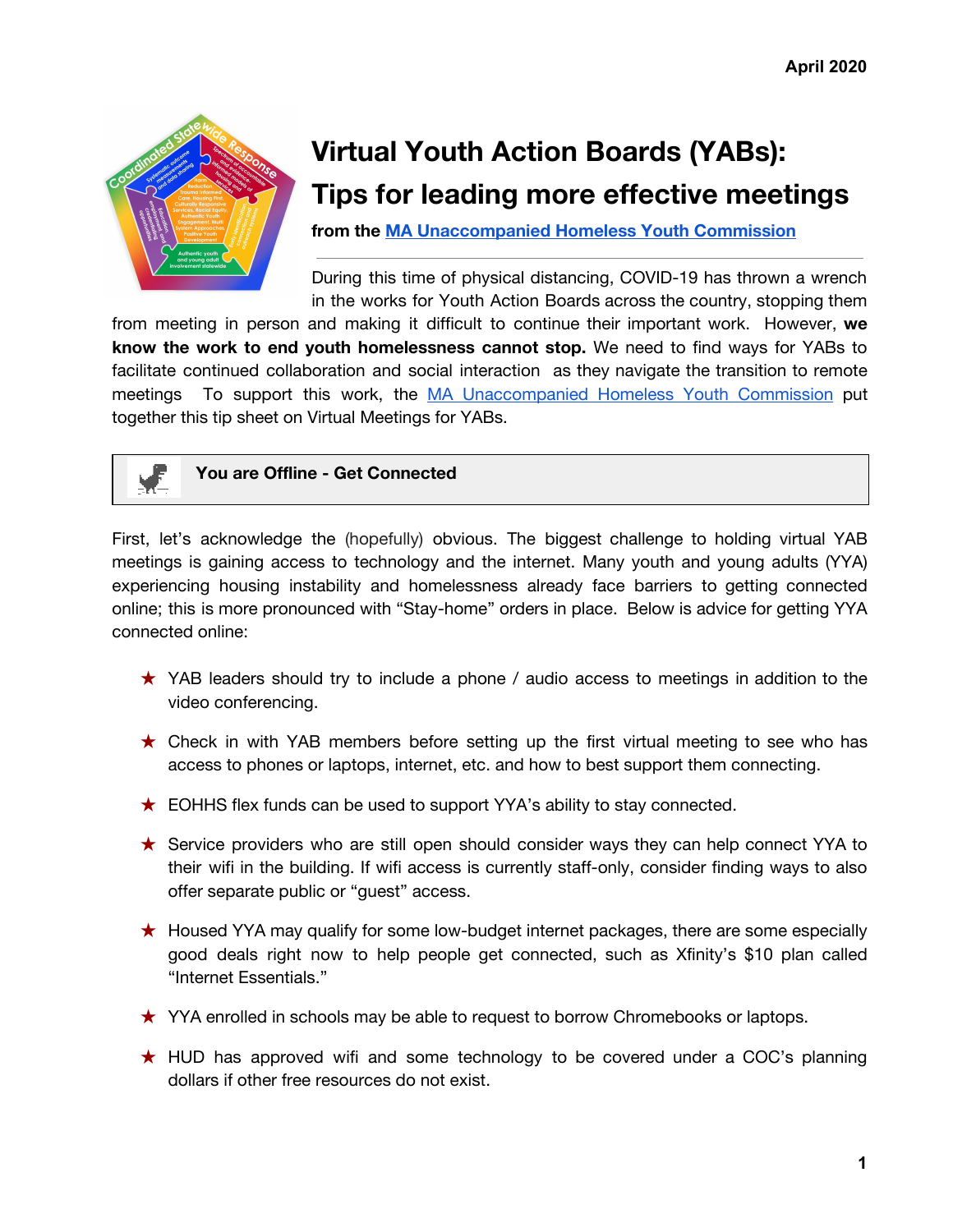## **Meeting Preparation**

One of the most important elements for any meeting (virtual, or not) is to come prepared. The following should be included in each meeting:

- 1. Meeting agenda
	- a. Start every meeting with an overview of the agenda, and goals for the meeting. It is helpful to have a shared Google doc or share slides on the screen so the meeting attendees can follow along.
	- b. For those who can only attend by phone, email the materials in advance
- 2. Orientation to the platform
	- a. Many YYA have never had virtual meetings before; to ensure folks know the basics include an orientation to the mute button, video button, annotations, and chat box at the beginning of the meeting.
	- b. Most platforms have an option to change your visible screen-name. Walk meeting attendees through how to do it and encourage them to add their pronouns. This makes it easier for the host to call on and interact with people in the meeting.
- 3. Payment Information
	- a. Make it clear at the beginning of the meeting what payment options are available to compensate YYA for their time. The last thing you want to happen is for someone to sit through a whole meeting, and not find out they aren't able to accept payment through the service you have available.
	- b. Other YABs are using things like direct deposits, Cashapp, paypal, venmo, or mailing checks.
- 4. Group agreements and ground rules
	- a. Go over the expectations you would usually include in in-person meetings.
	- b. Consider adding or changing the usual group norms to better fit engagement on a virtual platform. "One Mic" in-person means only one person talks at a time, virtually it can mean one person unmutes at a time. It may be helpful (and get a few laughs) to reinforce that folks on video should keep their clothes on.
	- c. Explain the virtual consequences of not upholding the agreements. Many platforms allow the host to mute or boot people out of the meeting.

## **Getting Personal and Staying Connected**

Creating dynamic meetings that keep everyone's attention is key and can be especially challenging in virtual settings. Here are some tips from folks who do this well:

**★ Checking IN and checking OUT**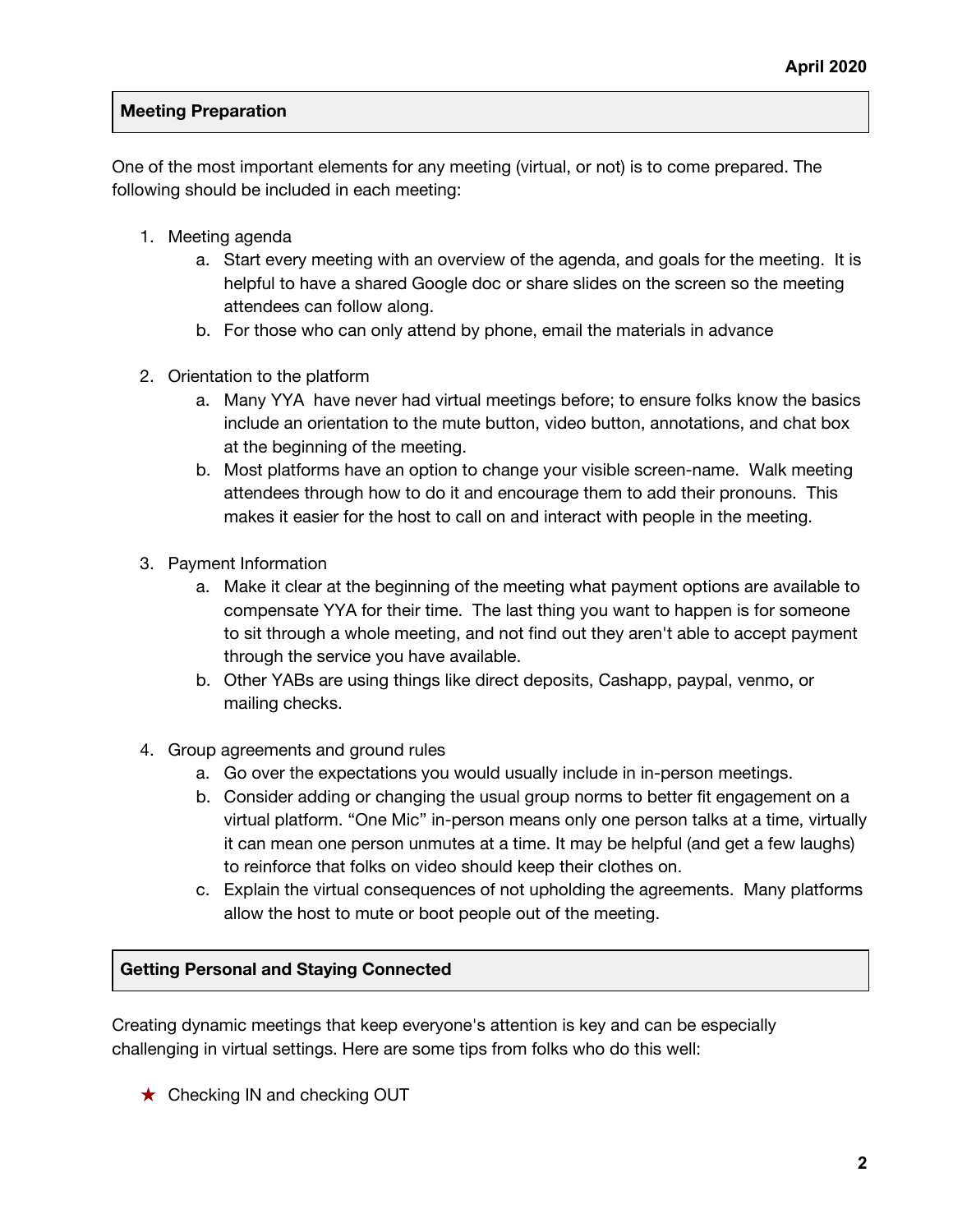- Start and end with personal sharing, One suggestion is to include a "question of the day" in the chat-box while people sign-on and an "around the circle" meeting evaluation at the end (Example: one person starts sharing and then passes it to the person next to them and continue in the same direction to everyone). This helps to ensure that even the quieter people have a chance to share.
- $\star$  Make time for engagement and connection
	- Older adults often prefer to "get down to business" and get straight to the content. To engage YYA, you should consider carving out space (5-15 min) on the agenda for personal sharing and connecting conversations.
	- Use the "annotate" feature that lets folks draw on the screen to get more engaging responses. One way to do this is to create a series of "would you rather" questions on a slideshow presentation. YAB members can annotate their answer on the slide.



○ Another tool that can be fun is to set up polls, they can range from silly to serious. Some platforms have a built in polling feature. The Poll [Everywhere](https://www.polleverywhere.com/?ref=PIW0qgbZ&campaignid=1624296850&adgroupid=63462208002&keyword=poll%20everywhere&matchtype=e&device=c&keywordid=kwd-304786950627&gclid=CjwKCAjwhOD0BRAQEiwAK7JHmOVFkiXll3PhuADSXUkhGl_q6SKQD4_ueIK78s937PjXodLuammOKBoCmxQQAvD_BwE) website can also be fun. It allows participants to text a one-word response to a question and then creates a visual word cloud from their answers.



- $\circ$  Try to read out loud some of the comments coming in from the chat box so that people feel heard and so others who aren't reading the chat can respond or react.
- $\bigstar$  Break up the content
	- Most people (both older and younger adults) can only pay attention for about 15-20 minutes before starting to tune out. Science has shown that after twenty minutes, no matter how interesting the content unless something changes, a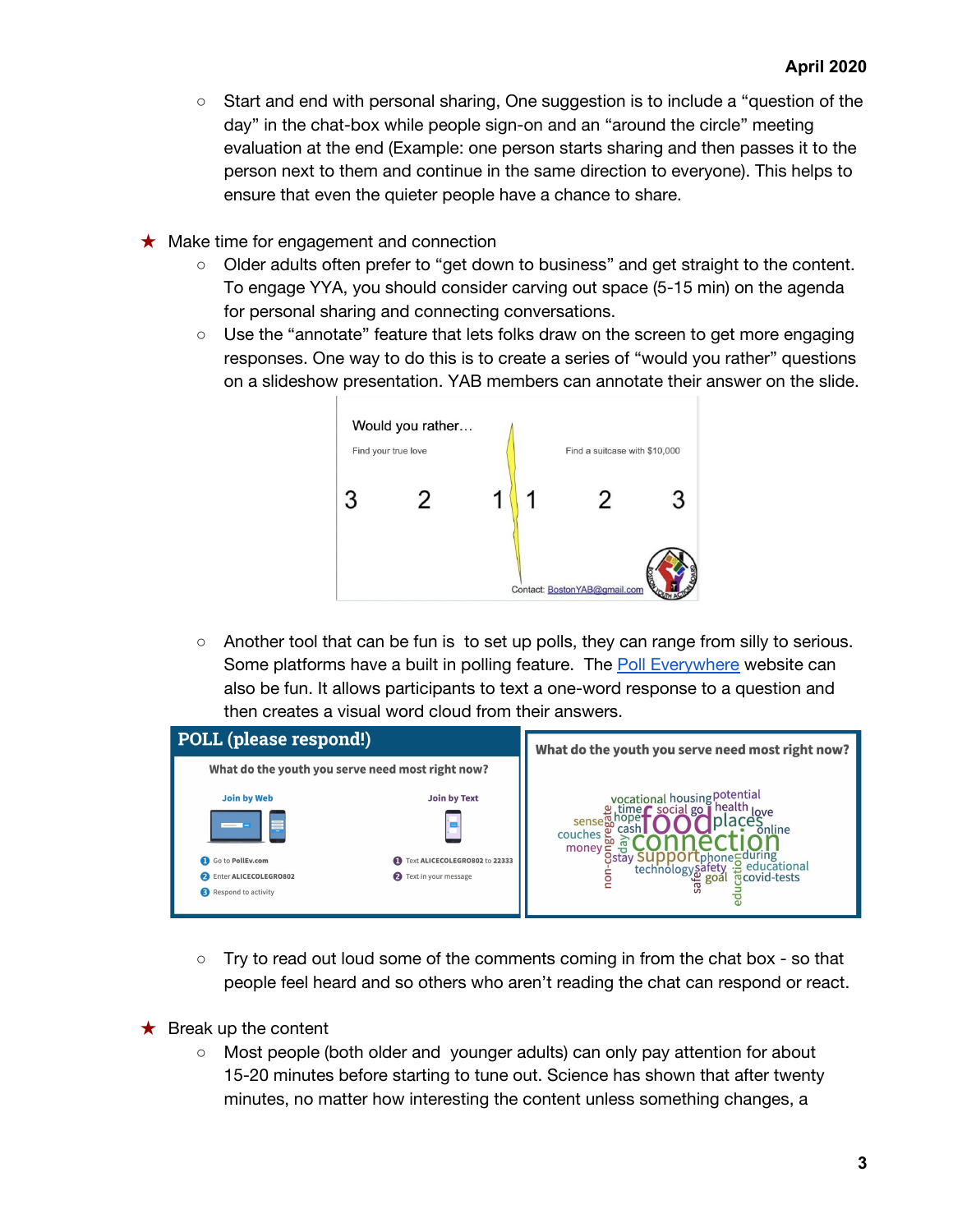person's focus will erode steadily until they can't listen any longer. Bring activities and movement to the meeting, even virtually. Play games, do dances, answer yes/no questions by sitting and standing, and just generally being silly can keep people tuned in.

- $\star$  Practice spotlighting
	- $\circ$  If you notice certain individuals not speaking up, create space for them by calling on them individually. You can say, "there are a couple of folks we haven't heard from yet - Robert, Jill, or Jayden, is there anything you would like to add?"
- $\star$  Break out groups
	- Break off for discussions during the meeting to give more people the chance to share. YYA may feel more comfortable sharing in smaller groups, and it can be hard to hear from everyone in larger meetings.
		- For more information on how to set up breakout rooms on a platform, see:
			- [Zoom](https://support.zoom.us/hc/en-us/articles/206476313-Managing-Video-Breakout-Rooms)
			- [Webex](https://help.webex.com/en-us/nf7jjd5/Set-Up-Breakout-Sessions-When-You-Schedule-a-Cisco-Webex-Training-Session)
- ★ Finally, let everyone know that they don't have to work or be alone between meetings
	- While getting solo work done, video call a friend to quietly work "together."
	- Set up calendar events to do things like "watch parties," meditation, and casual conversation.

## **Picking a Platform**

There are many popular text chatting( $\left(\overline{\mathcal{F}}\right)$  and video conferencing( $\left(\overline{\mathcal{F}}\right)$ ) services. YYA are often looking for different elements from online meetings than older adults, so keep in mind that the platforms that work for virtual office meetings may not work for your YAB. Below is a quick comparison of some popular platforms. We recommend that the YAB organizer picks one based on how the YAB currently communicates and then discusses the other options to determine what works best for the whole crew.

Google [Hangouts](https://hangouts.google.com/): A great choice for convenience. It's free to use for groups up to 150 people; no downloads necessary; and it includes both video and messenger service all in one.

[Zoom](https://zoom.us/): Popular and widely used. The paid version has really useful features, but the free version has a glaring downside - meetings can only be 40 minutes long. For larger groups, the ability to "mute" on default makes conversations a lot easier to hear. Zoom is a great platform for presentations that involve slideshows or screen sharing. Many YYA may be familiar with this service as it seems to be schools' preferred platform for virtual classes.